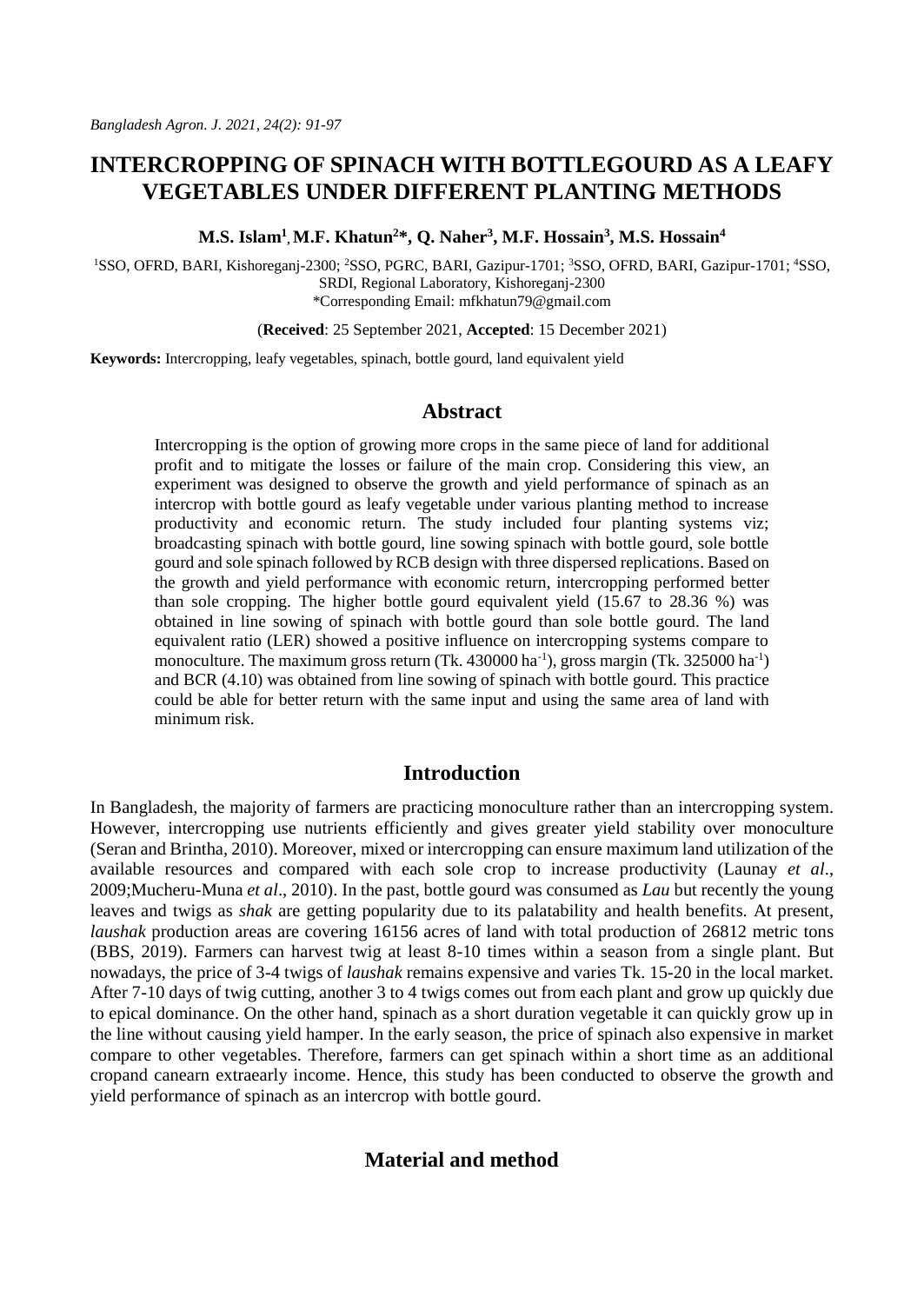The experiment was conducted at MLT site Hossainpur (AEZ -7, Latitude  $24^{\circ}$   $25^{\circ}$  N and longitude  $90^{\circ}$ 39´ E) under OFRD, BARI, Kishoreganj during the rabi season of 2015-16 and 2016-17 to evaluate the performance of intercropping spinach with bottle gourd as a leafy vegetable. Four planting systems were maintained  $T_1$ : broadcasting spinach with bottle gourd,  $T_2$ : line sowing spinach with bottle gourd,  $T_3$ : Sole Bottle gourd and T4: Sole spinach. The completely randomized block design with three dispersed replications was laid out. Seeds sowing was done on 5 October 2015 and 24 October 2016. Bottle gourd was planted 50 and 25 cm of line to line and plant to plant distances, respectively where 15 and 10 cm for spinach. Fertilizer doses:  $N_{75} P_{25}K_{60}$  kg and 10 tons per hectare decomposed cowdung were used. Full dose cowdung, TSP and 1/2 amount of MoP were applied at final land preparation. One-third urea was applied at 21 DAS after seed sowing. The rest of urea and MoP were applied at the time of each cutting of bottle gourd twig. Irrigation and intercultural operations were done as and when necessary. Foliar application of liquid fertilizer at 10 days interval was also done three times to enhance the vegetative growth. Secure was also used 3 times to protect the gummosis disease on the same day's interval. The insecticide Confidor and Desis were also used 2 times in the growing season to control red pumpkin beetle and aphid. Fifteen-time twig of bottle gourd was harvested as a leafy vegetable from single plant whereas spinach was harvested on 18 November 2015 and Lau shak started from 25 November 2015 in 2015-16 cropping season. In 2016-17, spinach was harvested on 30 November 2016 and Lau shak on 5 January 2017. As an intercrop, the spinach yield was converted to equivalent laushak yield. Data recorded on yield and yield attributing characters and analyzed the mean differences by (LSD) test (Gomez and Gomez, 1984). The laushak equivalent yield  $(t \, ha^{-1})$  was quantified by using the equation (1) mentioned by Prasad and Srivastava (1991). On the other hand, the land equivalent ratio was also calculated by equation (2) (Mian, 2008). Moreover, based on the prevailing market price of bottle gourd and spinach was considered to calculate the economic performance following the existing market price.

$$
BEY \text{ (t ha}^{-1}) = Bottle \text{ gourd yield } (t ha^{-1}) + \frac{\text{Spinach yield } (t ha^{-1}) \times \text{Spinach price (Tk. kg}^{-1})}{\text{Bottle gourd price (Tk. kg}^{-1})} \dots (1)
$$
\n
$$
LER = \frac{\text{Yield of } \text{intercrop} \text{ (Bottle gourd)}}{\text{Yield of sole crop (Bottle gourd)}} + \frac{\text{Yield of } \text{intercrop (Spinach)}}{\text{Yield of sole crop (Spinach)}} \dots \dots (2)
$$

| Name of the<br>manure | рH  | OM  | Ca   | Mg   | ĸ    | <b>Total N</b> |     |     | В     | Zn   |
|-----------------------|-----|-----|------|------|------|----------------|-----|-----|-------|------|
| Cowdung               | 7.2 | 8.5 | 1.74 | 0.53 | 0.56 | 0.57           | 0.8 | 0.2 | 0.012 | 0.14 |

Table 1. Nutrient status of cowdung (%)

The initial soil samples of the experimental field were collected and analyzed (Table 2). The pH, OC and total nitrogen of the soil were highly acidic  $(5.51)$ , low  $(0.91\%)$  and low  $(0.06\%)$ , respectively, while available P, K, Ca, Mg, S, Zn and B were over the critical value.

Table 2. Chemical properties of initial soil sample in the study field

| Soil depth     | pН                       | $\bf OC$                 | <b>Total N</b>           |             | K          | Ca                    | Mg  | C    | Zn              |      |
|----------------|--------------------------|--------------------------|--------------------------|-------------|------------|-----------------------|-----|------|-----------------|------|
|                |                          | $\frac{9}{0}$            | $\frac{9}{0}$            | $(mg kg-1)$ |            | $\rm (mg 100 g^{-1})$ |     |      | $mg \, kg^{-1}$ |      |
| $0-20$ (cm)    | 5.51                     | 0.91                     | 0.06                     | 20          | $0.19$ 3.8 |                       | 1.6 | 10.5 | 2.13            | 0.61 |
| Critical level | $\overline{\phantom{0}}$ | $\overline{\phantom{0}}$ | $\overline{\phantom{0}}$ | 7.0         | 0.12       | -2.0                  | 0.5 | 10   | 0.60            | 0.20 |

The average maximum precipitation of 25.7 mm in October and the minimum rainfall 8.2 mm recorded in January. Besides, the average maximum temperature was 31.96°C in the month of October and 12.95°C as minimum temperature in January.

#### **Results and Discussion**

#### **Yield and yield contributing characters of bottle gourd**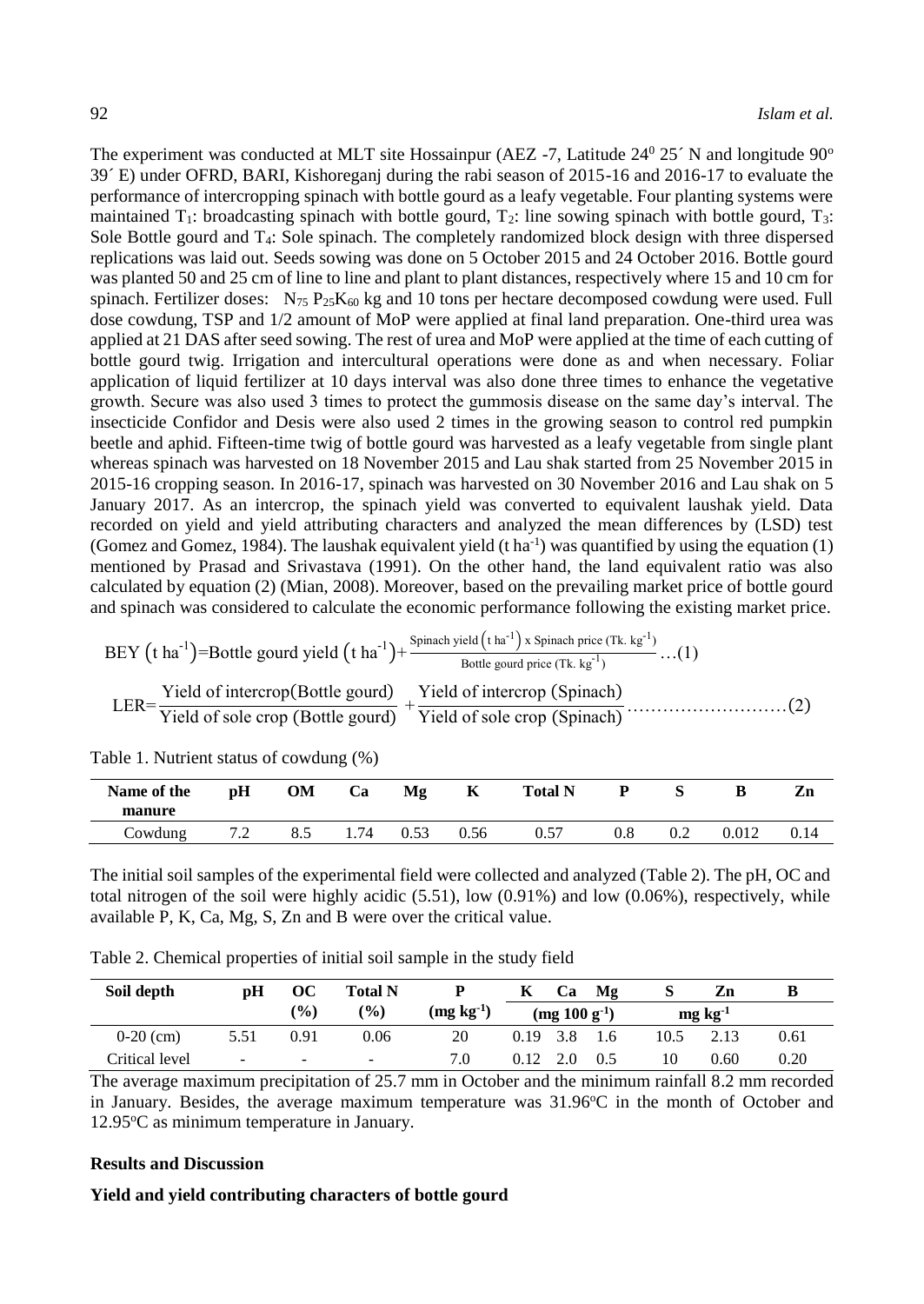The yield and yield contributing characters of bottle gourd as leafy vegetable were influenced significantly under different planting system with spinach except number of twigs per plant (Table 4). The maximum average twig length (87.26 cm) was recorded from  $T_3$  treatment (sole bottle gourd) which was (78 cm) statistically similar to  $T_2$  treatment (line sowing spinach with bottle gourd) may be due to minimum interspecific competition as well as optimum light interception, nutrient and water uptake for growth that reflects on higher twig length. The lowest average twig length (71.85 cm) was found in  $T_1$ treatment. A Similar trend was found in individual twig weight  $(g)$  and bottle gourd twig yield  $(t \, ha^{-1})$ . The highest average individual twig weight was obtained (89.6 g) in  $T_3$  treatment (sole bottle gourd) and the lowest was obtained (155.8 g) from  $T_1$  treatment which was statically at par to  $T_2$  treatment. The maximum average bottle gourd twig yield  $(13.33 \text{ t} \text{ ha}^{-1})$  resulted in T<sub>3</sub> treatment (Sole bottle gourd) that was statically similar  $T_2$  treatment (12.06 t ha<sup>-1</sup>). The similar result was reported by Bhuiyan *et al*. (1999); OFRD (2006) where intercropping provided the highest yield than sole maize. The minimum bottle gourd twig yield was found (11.40 t ha<sup>-1</sup>) in  $T_1$  treatment (broadcasting spinach with bottle gourd).

Table 4. Performance of yield and yield contributing characters of bottle gourd as leafy vegetables at different planting system during 2015-16 and 2016-17

| Treatments     | Twig length<br>(cm) |         | Mean  |         | Individual<br>Twig weight $(g)$ |       | Bottle gourd<br>twig yield $(t \, ha^{-1})$ |         | Mean  |
|----------------|---------------------|---------|-------|---------|---------------------------------|-------|---------------------------------------------|---------|-------|
|                | 2015-16             | 2016-17 |       | 2015-16 | 2016-17                         |       | 2015-16                                     | 2018-17 |       |
| $T_1$          | 73.40               | 70.30   | 71.85 | 151.6   | 160                             | 155.8 | 11.22                                       | 11.57   | 11.40 |
| T <sub>2</sub> | 76.00               | 80.00   | 78.00 | 162.0   | 173.3                           | 167.7 | 11.89                                       | 12.23   | 12.06 |
| T <sub>3</sub> | 86.40               | 88.52   | 87.46 | 194.0   | 185.2                           | 189.6 | 13.25                                       | 13.41   | 13.33 |
| LSD(0.05)      | 10.6                | 9.22    | ۰     | 10.63   | 12.12                           | ۰     | 0.78                                        | 1.42    |       |
| CV(%)          | 5.86                | 6.12    |       | 17.12   | 11.55                           |       | 6.57                                        | 4.89    |       |

LSD=Least significant differences, NS=No significant, CV=Coefficient of variance, ,T<sub>1</sub>: Broadcasting, spinach with bottle gourd, T2: line sowing spinach with bottle gourd, T3: sole bottle gourd

## **Spinach yield as intercrop**

The average, yield data has been presented in table 5. The maximum spinach yield was recorded (4.44 t ha<sup>-1</sup>) from T<sub>4</sub> Treatment (sole spinach) which was statistically similar in T<sub>2</sub> treatment (3.83 t ha<sup>-1</sup>) it might be less sharing of input. Quayyum and Maniruzzaman(1995) who reported that the single cropping practice having little or no sharing of input sun and air within the plants. On the contrary, the minimum spinach yield was obtained  $(3.29 \text{ t ha}^{-1})$  in T<sub>1</sub> treatment.

#### **Bottle gourd equivalent yield**

The equivalent yield of bottle gourd was influenced by different cropping systems (Table 5). The highest bottle gourd equivalent yield was found  $(17.2 \text{ t ha}^{-1})$  in  $T_2$  treatment than the sole spinach and the sole bottle gourd due to adding intercrop yield. Total productivity can increase significantly as compared to single cropping by making better use of water, nutrients and solar energy (Yildirim and Guvenc, 2005). Alom *et al*. (2013) also reported the brinjal equivalent yields (BEY) in all intercropping systems were found higher than sole brinjal indicating higher productivity of intercropping systems. Similar results were also reported by Suresha *et al.* (2007) in different chilli based intercropping systems. T<sub>1</sub> treatment gave the second highest equivalent yield  $(15.5 \text{ tha}^{-1})$  which was statistically similar to  $T_3$  due to higher bottle gourd twig weight. On the other hand, the lowest bottle gourd equivalent yield was found in  $T_4$ treatment  $(4.44 \text{ t} \text{ ha}^{-1})$ . By practicing this system yield increased over the sole bottle gourd 15.67 to 28.36% from the intercropping treatments.

#### **Land equivalent ratio**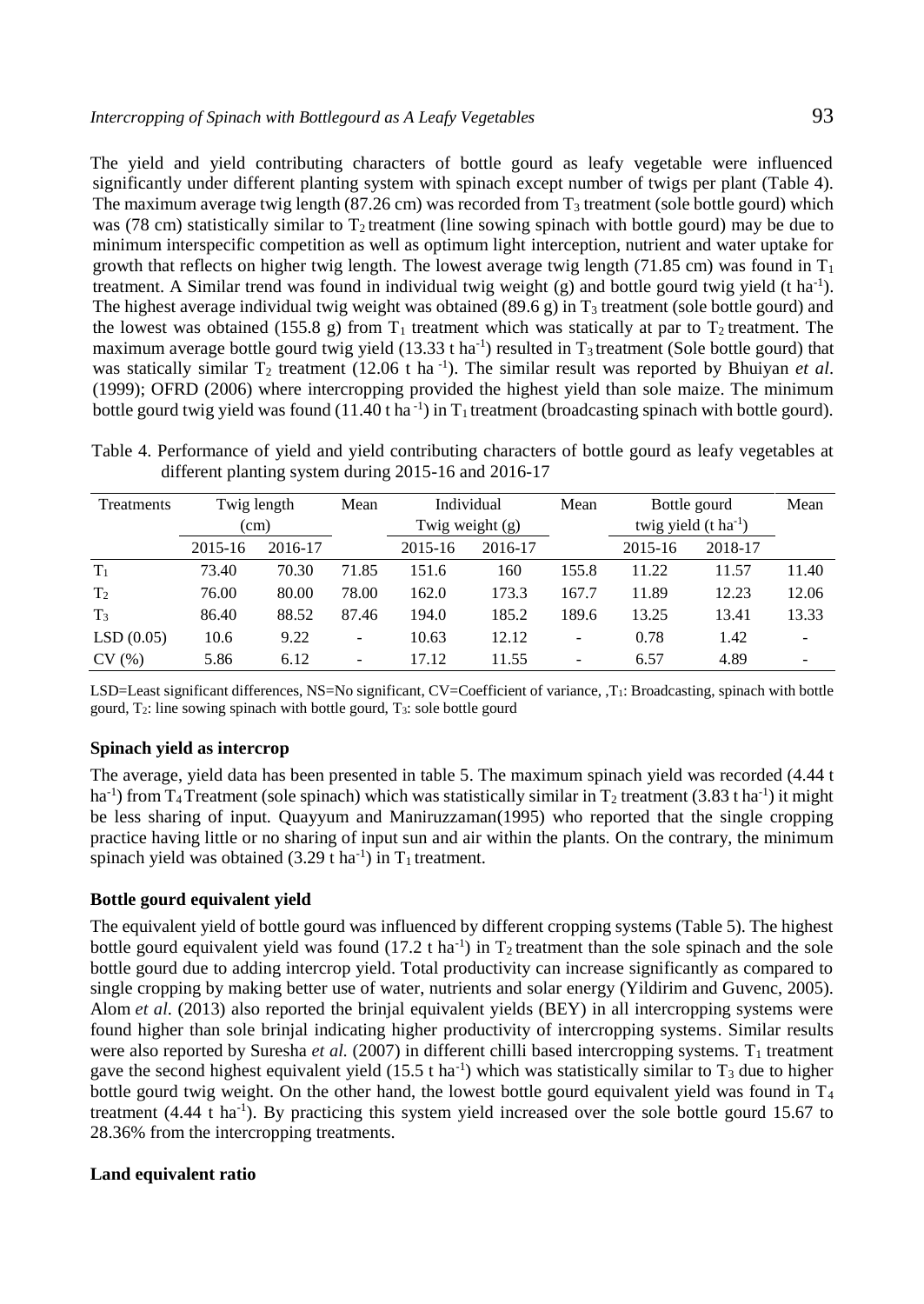The maximum LER value was calculated from  $T_2$  treatment (1.80) followed by  $T_1$  treatment (1.60)(Table 5) which was indicated the superiority of intercropping over both sole crop  $(T_3 \text{ and } T_4)$ .

| Treatments     | Spinach yield<br>$(t \, ha^{-1})$ |                          | Spinach<br>vield      | Bottle gourd<br>twig yield | Bottle gourd<br>equivalent yield | LER  |
|----------------|-----------------------------------|--------------------------|-----------------------|----------------------------|----------------------------------|------|
|                | 2015-16                           | 2016-17                  | (t ha <sup>-1</sup> ) | $(t \text{ ha}^{-1})$      | $(t \text{ ha}^{-1})$            |      |
|                | 3.09                              | 3.48                     | 3.29                  | 11.4                       | 15.5                             | 1.60 |
| T <sub>2</sub> | 3.56                              | 4.10                     | 3.83                  | 12.6                       | 17.2                             | 1.80 |
| $T_3$          | $\overline{\phantom{0}}$          | $\overline{\phantom{0}}$ |                       | 13.4                       | 13.4                             | 1.00 |
| T <sub>4</sub> | 4.12                              | 4.76                     | 4.44                  |                            | 4.44                             | 1.00 |

Table 5. Equivalent yield and percent yield (%) increased of bottle gourd and spinach during 2015-16 and 2016-17 (Average)

 $T_1$ : Broadcasting spinach with bottle gourd,  $T_2$ : line sowing spinach with bottle gourd,  $T_3$ : sole bottle gourd and  $T_4$ : sole spinach

LER: Land equivalent ratio

#### **Economic performance of spinach with bottle gourd as a leafy vegetable**

Intercropping system spinach with bottle gourd economically profitable than sole cropping (Table 6). The highest gross return (Tk. 430000 ha<sup>-1</sup>), gross margin (Tk. 105000 ha<sup>-1</sup>) as well as BCR (4.10) were recorded in  $T_2$  treatment. Uddin *et al.*, 2009 also reported that maize + spinach provided the highest yield with highest gross income followed by maize + lalshak and maize + potato, but sole crop maize had produced lowest yield with a least gross return. In the case of the intercropping system, the total variable cost was high due to cultivation cost was much higher under all intercropping systems than sole cropping because of extra labor cost for sowing, harvesting and intercultural activities for the two crops cultivation.

Table 6. Equivalent yield and economic analysis ofspinach with bottle gourd intercropping at different planting system

| <b>Treatments</b> | <b>Bottle gourd</b><br>equivalent yield<br>$(t \, ha^{-1})$ | <b>Yield increased</b><br>over sole<br>Bottle gourd $(\% )$ | Gross return<br>$(Tk, ha^{-1})$ | <b>Total Cost</b><br>$(Tk. ha-1)$ | Gross<br>margin<br>$(Tk, ha^{-1})$ | <b>BCR</b> |
|-------------------|-------------------------------------------------------------|-------------------------------------------------------------|---------------------------------|-----------------------------------|------------------------------------|------------|
| Tı                | 15.5                                                        | 15.67                                                       | 384500                          | 102000                            | 282500                             | 3.77       |
| T <sub>2</sub>    | 17.2                                                        | 28.36                                                       | 430000                          | 105000                            | 325000                             | 4.10       |
| $T_3$             | 13.4                                                        |                                                             | 335000                          | 98000                             | 237000                             | 3.42       |
| $\rm T_4$         | 4.44                                                        |                                                             | 111000                          | 80000                             | 31000                              | 1.40       |

 $T_1$ : Broadcasting spinach with bottle gourd,  $T_2$ : line sowing spinach with bottle gourd,  $T_3$ : sole bottle gourd and  $T_4$ : sole spinach,

TVC: Total Variable Cost, BCR: Benefit Cost Ratio,

Price: Bottle gourd twig (*Lau shak*) Tk.25 kg<sup>-1</sup> and spinach Tk.30 kg<sup>-1</sup>

The intercropping system gave higher gross margin than the sole cropas reported by Razzaque *et al*.  $(2007)$  & Alom *et al.* (2008). In this study, the highest gross return (Tk.111000 ha<sup>-1</sup>), gross margin (Tk.8000 ha<sup>-1</sup>) from T<sub>4</sub> treatment but BCR much lower (1.40) so, treatment T<sub>2</sub> showed higher BCR (4.10) followed by  $T_3$  (3.42) due to higher gross return.

# **Conclusion**

Vegetable cultivation under the intercropping system is more profitable and viable in terms of economically and agronomical aspects which able to increase the total production. The study revealed that the intercrop of spinach or any short duration vegetables especially line sowing with bottle gourd would be suitable and profitable for in Bangladesh. Farmers are interested to cultivate leafy vegetable with bottle gourd which would contribute some additional profit with minimum effort and costing, thereby met up the vegetable requirement and nutritional demand of the farm family.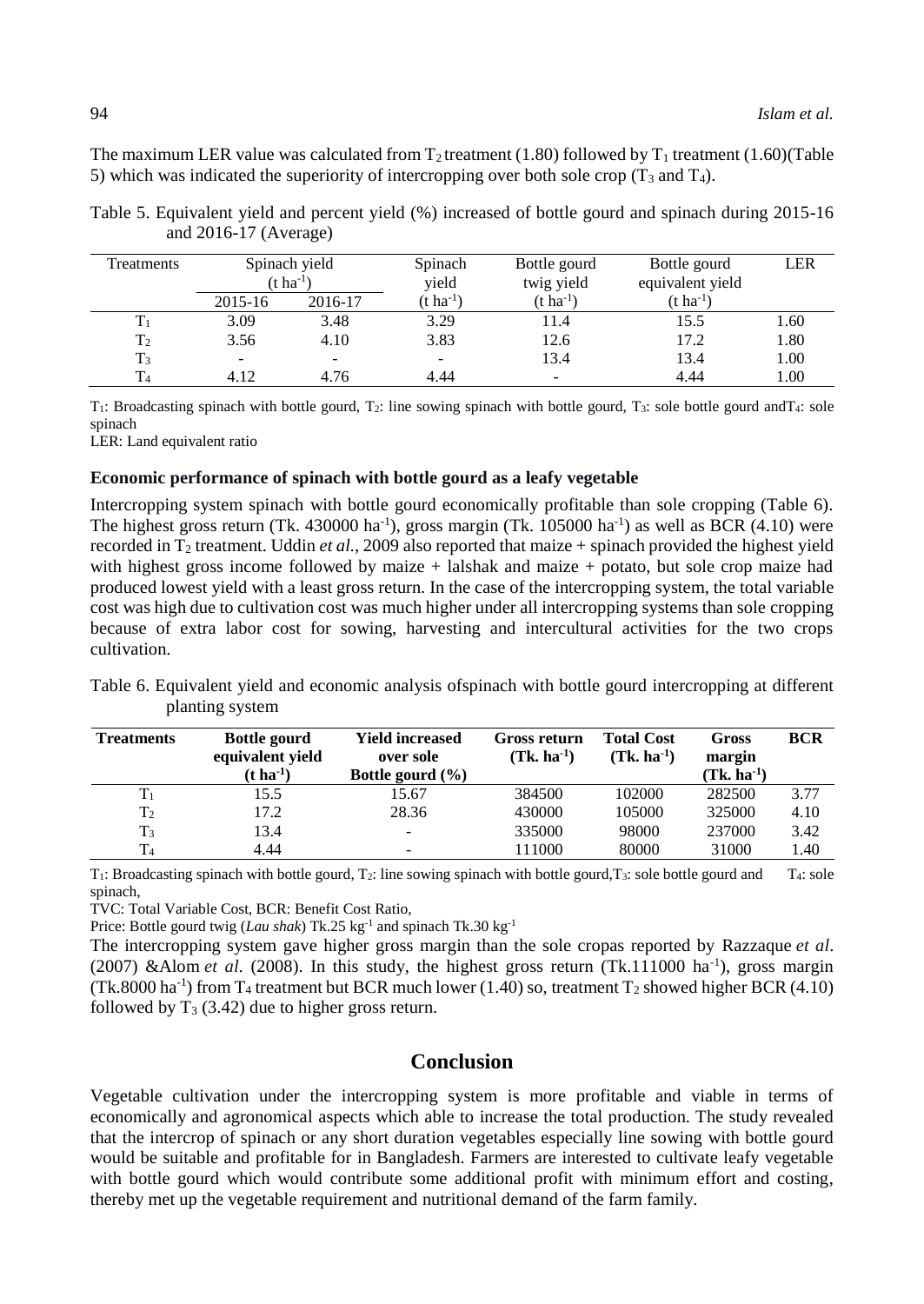# **Acknowledgements**

The authors thank the owner of the experimental field for providing land and continuous support to conduct the research. The authors also express their gratitude to thescientific assistant who involves this study and acknowledge to the MoA and BARI, Gazipur for ensuring financial support to carry out the research.

#### **References**

- Alom, M.S., N.K. Paul and M.A. Quayyum. 2008. Performance of hybrid maize (*Zea mays* L.) under intercropping systems with mungbean (*Vigna radiata* L.) in different planting methods. SAARC J. Agri. 6(2): 73–82.
- Alom, M.S., B.L. Nag, M.N. Islam, F.Ahmed and S.Akther. 2013. Performance of different crop species with pointed gourd (*Trichosanthes dioica* Roxb.) Bangladesh J. Agril. Res. 38(3): 523-529.
- Akhtar, S., M.S. Zaman, N. Sultana, M.A.H. Khan, M.M. Zaman, S. Sultana and M.K. Alam. 2015. Intercropping of short duration vegetables with hybrid maize. Int. J. Appl. Res. 1(2): 113-116.
- BBS (Bangladesh Bureau of Statistics). 2019. Agricultural Statistical Yearbook of Bangladesh. Statistics Division, Bangladesh Bureau of Statistics. Ministry of Planning, Government of the People's Republic of Bangladesh, Dhaka.
- Bhuiyan, M.K.A., M.M. Haque, Q.A.Khaliq, J.A. Begum and A.H.M.R. Mawlla. 1999. Productivity and economics of grain legumes intercropped with maize. Bangladesh Agron. J. 9 (1&2): 35-42.
- Black, C.A. 1965. Method of soil analysis Part -I and II. Am. Soc. Agronomy Inc. Madison, Wiscosin, USA. p.770.
- Caballero R., E.L. Goicoechea and P.J. Hernaiz.1995. Forage yield and quality common vetch and oat sown at varying seed ratios and seedling rates of common vetch. Field Crops Res. 41: 135-140.
- Farhad, I.S.M., M.M.U. Chowdhury, S.K. Bhowal, A.K. Choudhury and A.S.M.M.R. Khan. 2014. Chilli-Garlic intercropping system in costal saline area. App. Sci. Report. 6(2): 47-50.
- Gomez, K.A. and A.A. Gomez. 1984. Statistical Procedures for Agricultural Research (2nd ed.). NewYork: Wiley. pp.188–206.
- Hanlon, E.A. and G.V. Johnson. 1984. Bray/Kurtz, Mehlich ill, AB/D and Ammonium Acetate Extraction of P, K, and Mg in Four Oklahoma Soils. Commun. Soil Sci. Plant Anal.15: 277–294.
- Islam, M.S., M.F. Khatun, A.S.M.M.R. Khan, S. Istiaque and M.F. Hossain. 2016. Intercropping vegetables with maize in the *haor* Area of Kishoreganj. J. Agril. Sci. 1(2): 49-53.
- Islam, M.R., M.A.K. Main, N. Ara and M.F. Hossain. 2013. Intercropping lentil and turmeric relayed with pointed gourd. Bangladesh J. Agric. Environ. 9(1): 33-37.
- Islam, M.N., M. Akhteruzzaman, M.S. Alom and M. Salim. 2014.Hybrid maize and sweet potato intercropping: A technology to increase productivity and profitability for poor hill farmers in Bangladesh. SAARC J. Agri. 12(2): 101-111.
- Jackson, M.L. 1962. Soil Chemical Analysis. New York: Prentice-Hall Inc. p.498.
- Karim, Z., S.M. Rahman, M.I. Ali and A.J.M.S. Karim. 1988. Soil bulk density: A manual for determination of soil physical parameters. Dhaka, Bangladesh: Soils and Irrigation Division, BARC.
- Launay, M., N. Brisson, S. Satger, H. Hauggaard-Nielsen, G. Corre-Hellou, E. Kasynova, R. Ruske, E.S. Jensen and M.J. Gooding. 2009. Exploring options for managing strategies for pea-barley intercropping using a modeling approach. Eur. J. Agron. 31: 85-98.
- Mucheru-Muna, M., P. Pypers, D. Mugendi and B. Vanlauwe. 2010. A staggered maize-legume intercrop arrangement robustly increases crop yields and economic returns in the highlands of Central Kenya. Field Crops Res. 115: 132-139.